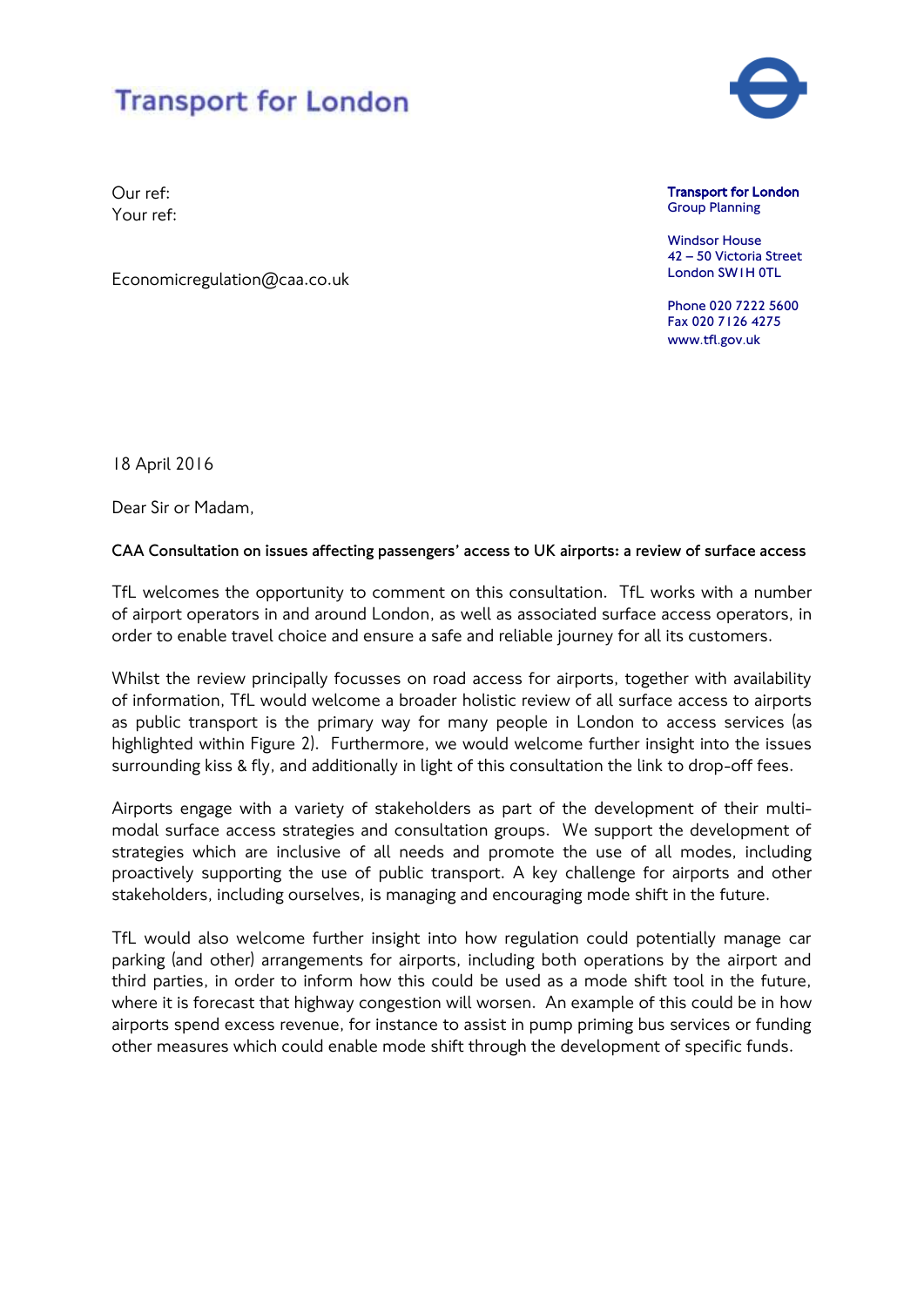The consultation principally asks for comments on questions outlined within the report, based off of the details provided throughout the report.

- **Have we identified the key issues on market structure within the scope of this review?**
- **Have you any views and/or evidence on the market position of airport operators in the provision of airport services used to access the airport?**

In general terms the analysis outlined in the report highlights the various elements of market structure for the industry, however, TfL would welcome a broader view in terms of access to airports via all modes.

Whilst the report clearly highlights that airports use car parking in particular as a key source of revenue, there are other benefits from such actions, including addressing localised air quality, traffic congestion and trying to enable mode shift to other areas.

There is also a case to be made in terms of safety and security for customers/passengers who choose to use guaranteed airports facilities, over third party operations potentially offsite from the airport. Furthermore, TfL agrees that airports can ensure certain standards are met by operating preferred operator style schemes, such as the example highlighted from Gatwick. This style of operation is not limited to car parking and has been rolled out across a number of sectors, including taxis.

We feel the bus and coach sector warrants further analysis to highlight how it is a growing market, as well as the effect it has on driving mode shift from other areas. Arguably, the Stansted rail corridor is particularly susceptible to competition by coach through pricing of services. TfL would welcome further analysis on how coach could compete with the private car sector to enable mode shift.

Further investigation into the bus and coach industry would also be welcomed to understand further challenges around license fees (and to clarify what these are), as well as the importance and success of pump-priming routes (for example through s106) to enable access to new demand corridors, which has and continues to be done for a number of the London airports. Further insight into the relationship between bus/coach infrastructure on site at airports versus the number of services in operation would also be welcomed.

- **Have you any evidence or views on how well informed consumers are of their airport surface access options and on what is important to passengers in accessing an airport? Is this an area that merits further research?**
- **Have you any views and/or evidence on how the information set that passengers have, when choosing between airport surface access products, could be improved for consumers?**

TfL agrees this is an area that warrants further research. Providing information, including any hidden costs, across a number of formats and methods, is crucial to enabling travel choice when planning a journey. The further development of technology over the recent years has enabled a greater level of information to be available to people, which is seen to be a very positive thing, however, care must be taken to ensure that everyone can still access the same levels of information regardless of the method.